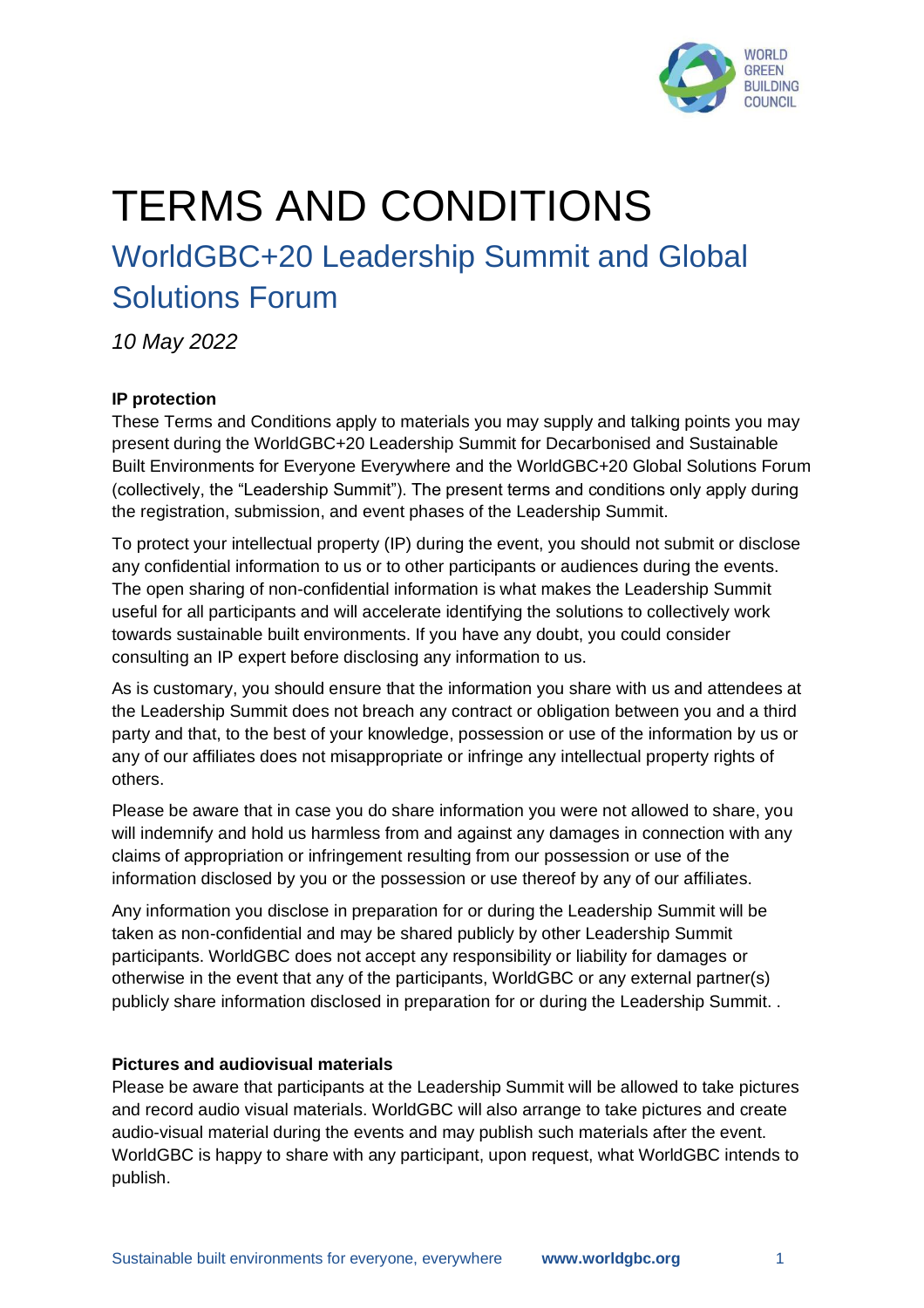

#### **Consent for use of pictures and audio-visual materials**

By participating in the events, all participants consent to WorldGBC's creation and publishing of pictures and audio-visual material on the WorldGBC website, other marketing and (social media) communication channels, and official WorldGBC documents, and agree that WorldGBC external partners and Leadership Summit participants may re-share such pictures and audio-visual materials containing their personal data and/or portrait on their respective social media platforms. Each participant will be required to acknowledge such consent in writing when registering for the Leadership Summit.

#### **Data protection**

For the purpose of organising and hosting the Leadership Summit and publishing on our media channels afterwards, we will be processing your name, position in your company, job title and email address. Each Participant will be asked to allow WorlddGBC the use of their pictures, company name and company logo for promotional purposes relating to the Leadership Summit on social media platforms, website, marketing and communication materials, official WorldGBC documents and online newsletters.

## **Fees and Payment Terms**

The WorldGBC+20 Global Solutions Forum is a paid event. Payment of your fees must be received in full and in cleared funds by WorldGBC from you no later than 48 hours before the event. If payment of your fees in full is not received before the event, WorldGBC may (at its sole discretion) either require such payment as a condition of your access to the event or refuse or block your access to the event (whether physical or virtual). Any discounts can only be applied at the time of registration and discounts cannot be combined. All discounts are subject to WorldGBC's approval.

#### **Consequences for breach of the event terms**

WorldGBC may (at its sole discretion) refuse access to, or eject / block from the Leadership Summit events, any person in its absolute discretion, including (without limitation) any person who fails to comply with these terms and conditions or who in the opinion of WorldGBC represents a security risk or nuisance to the running of the event.

## **COVID-19 Assumption of the Risk and Waiver of Liability**

COVID-19 has been declared a worldwide pandemic by the World Health Organization. COVID-19 is extremely contagious and is believed to spread mainly from person-to-person contact. It has been reported that people can be infected, show no symptoms, and still spread the disease. Evidence has shown that COVID-19 can cause serious and potentially life-threatening illness and even death. As a result, federal, state, and local governments and federal and state health agencies recommend social distancing and have, in many locations, prohibited the congregation of groups of people. Governmental restrictions may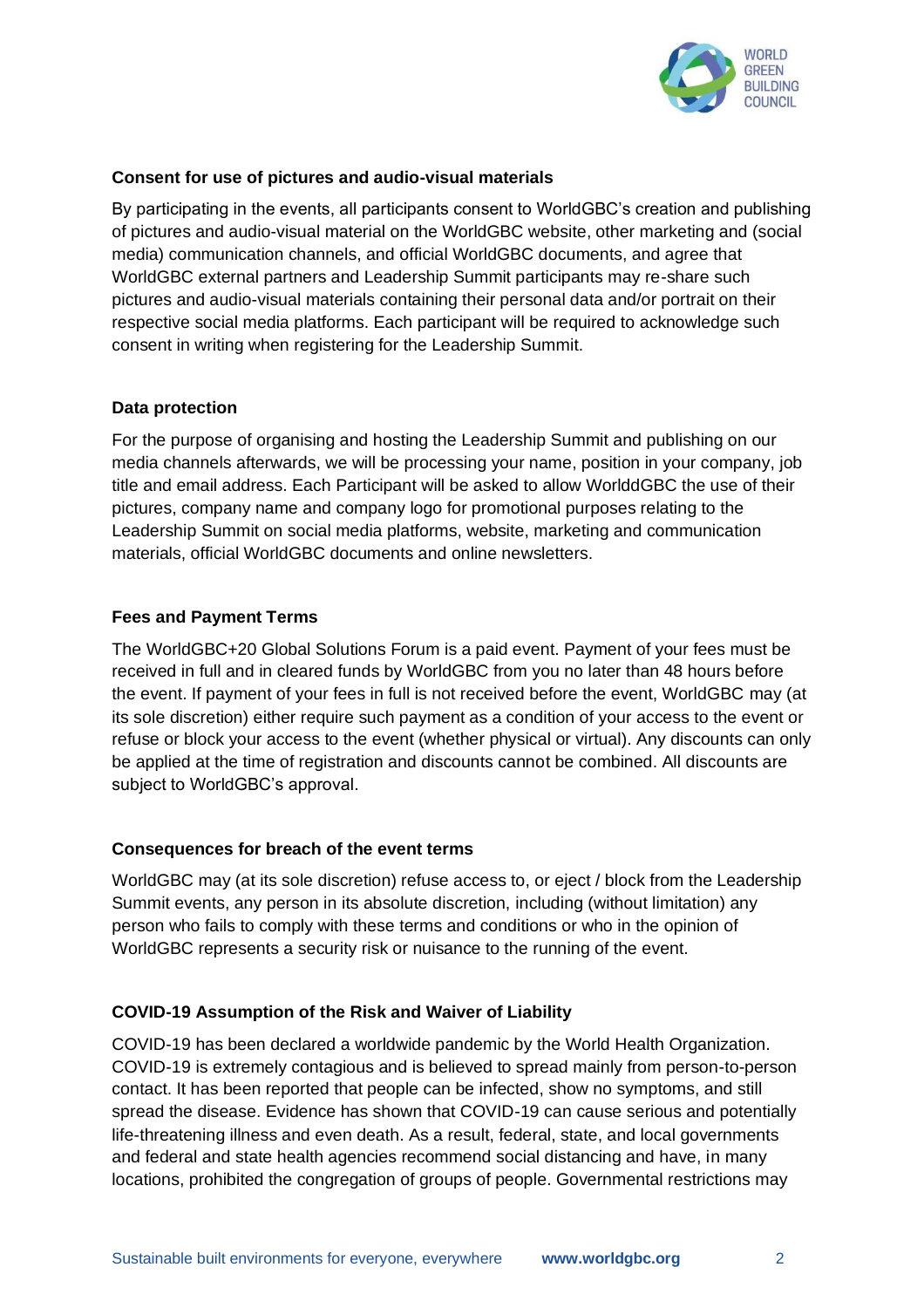

change at any time without prior notice. As such, the WorldGBC cannot guarantee eligibility to travel or to participate in the Leadership Summit if restrictions change. WorldGBC cannot prevent event attendees from becoming exposed to, contracting, or spreading COVID-19 while attending its events and/or entering onto premises where the events are held. It is not possible to prevent against the presence of the disease. Therefore, Leadership Summit attendees may be exposing themselves to and/or increasing your risk of contracting or spreading COVID-19.

By agreeing to these Terms and Conditions and this Assumption of the Risk and Waiver of Liability, you acknowledge the contagious nature of COVID-19 and voluntarily assume the risk that you may be exposed to or infected by COVID-19 by accessing the Event and that such exposure or infection may result in personal injury, illness, permanent disability, and death. The conference is of such value to you that you accept the risk of being exposed to, contracting, and/or spreading COVID-19 in order to attend in-person. You understand that the risk of becoming exposed to or infected by COVID19 may result from the actions, omissions, or negligence of myself and others, including, but not limited to, Entities, their respective employees, agents, contractors, volunteers, and other event participants. You agree to abide by all preventative measures put in place by WorldGBC, their respective employees, agents, contractors, and volunteers at any time prior to and during the event including, but not necessarily limited to, providing proof of vaccination or a negative COVID-19 test result, wearing face masks when required, and promptly notifying WorldGBC if you experience symptoms of COVID-19 during the events. You acknowledge that your failure to follow these Measures may result in not being allowed to enter the event premises and/or being removed from the event and all related activities without any refund or reimbursement. In consideration of being permitted access to the events, YOU KNOWINGLY AND VOLUNTARILY AGREE, FOR YOURSELF, PERSONAL REPRESENTATIVES, HEIRS AND NEXT OF KIN, TO ASSUME ALL OF THE FOREGOING RISKS AND ACCEPT SOLE RESPONSIBILITY FOR ANY INJURY TO YOURSELF (INCLUDING, BUT NOT LIMITED TO, PERSONAL INJURY, DISABILITY, AND DEATH), ILLNESS, DAMAGE, LOSS, CLAIM, LIABILITY, OR EXPENSE, OF ANY KIND (WHICH YOU MAY EXPERIENCE OR INCUR IN CONNECTION WITH YOUR ACCESS TO THE EVENT. You hereby release, covenant not to sue, discharge, and hold harmless WorldGBC (include its members, owners, board members, insurers, employees, agents, contractors, volunteers and representatives) of and from any claims including any and all past, present, or future claims, demands, obligations, causes of action, wrongful death claims, rights, damages, costs, losses of services, expenses and compensation of any nature whatsoever which have resulted or may result from the acts or omissions. You understand that this release and waiver under applicable law prevents you from seeking damages in any way against WorldGBC, whether such damages are known or unknown, foreseen, or unforeseen, or that occur now or in the future.

#### **Limitation of liability**

To the fullest extent permitted by the applicable law, WorldGBC excludes: (a) all liability for loss, injury, disease or damage to persons or property at the event; (b) all indemnities, warranties, representations (whether express or implied); and (c) any actual or alleged indirect loss or consequential loss, any loss of profits, anticipated profits, savings, loss of business revenue, loss of business, loss of opportunity, loss of goodwill, or any other type of